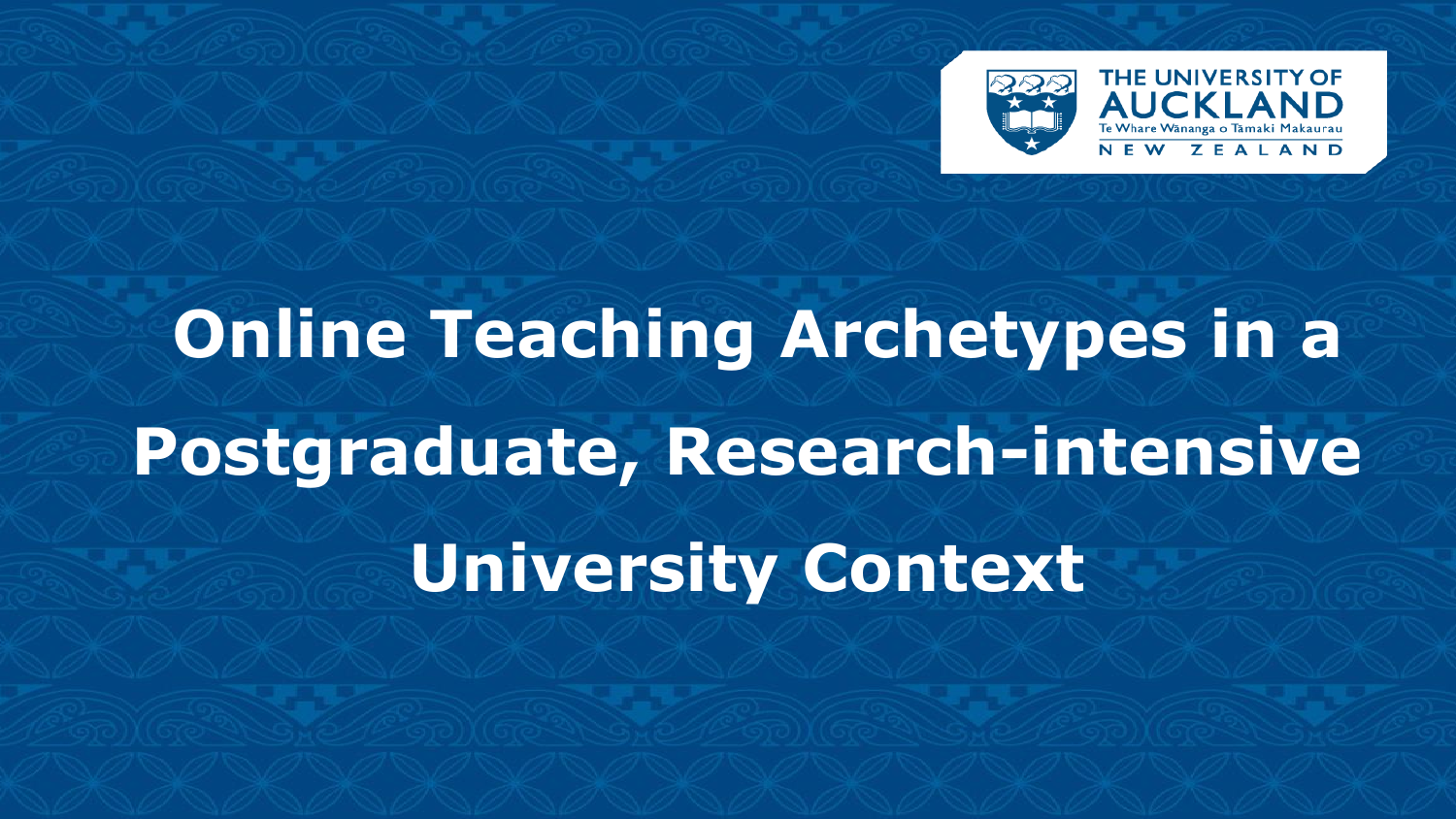

#### **Agenda**

- Why this study
- Method
- Participants
- The Archetypes
- Next steps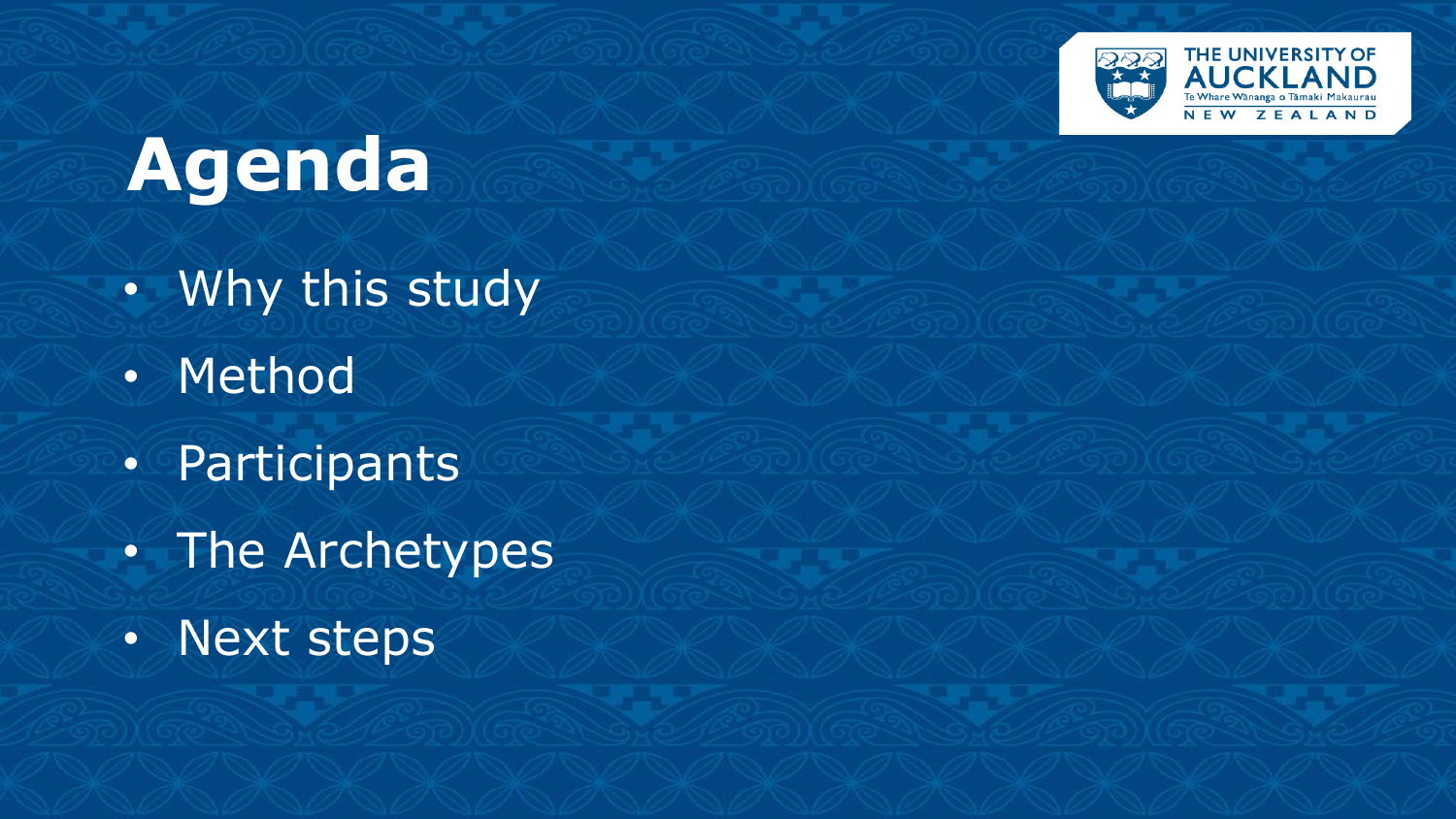## **Why this study**



- Director, Learning and Teaching Unit FMHS
- Research-intensive university (RIU)
- Teaching is resourced and viewed differently
- I like this
- It can be maddening
- Online learning's ascendancy is shaking things up in RIUs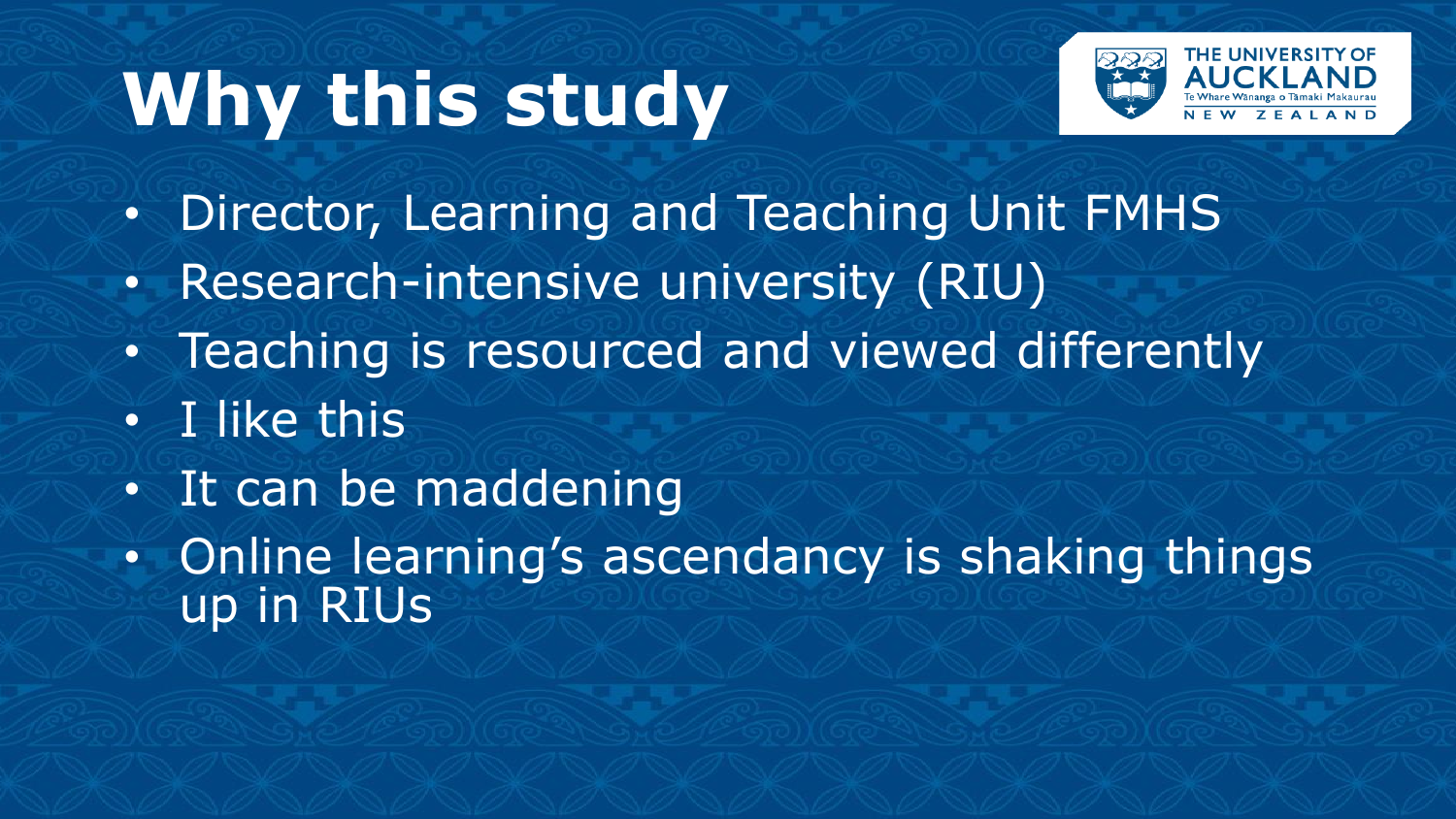## **Method**



- Exploratory qualitative pilot study
- Inclusion criteria: Academics who have taught at least one course entirely online at a RIU
- Exclusion criteria: only having taught F2F or blended courses (with residential or workshop component, mandatory or optional)
- One hour semi-structured interview
- Naturalistically coded using Atlas.ti (2019) software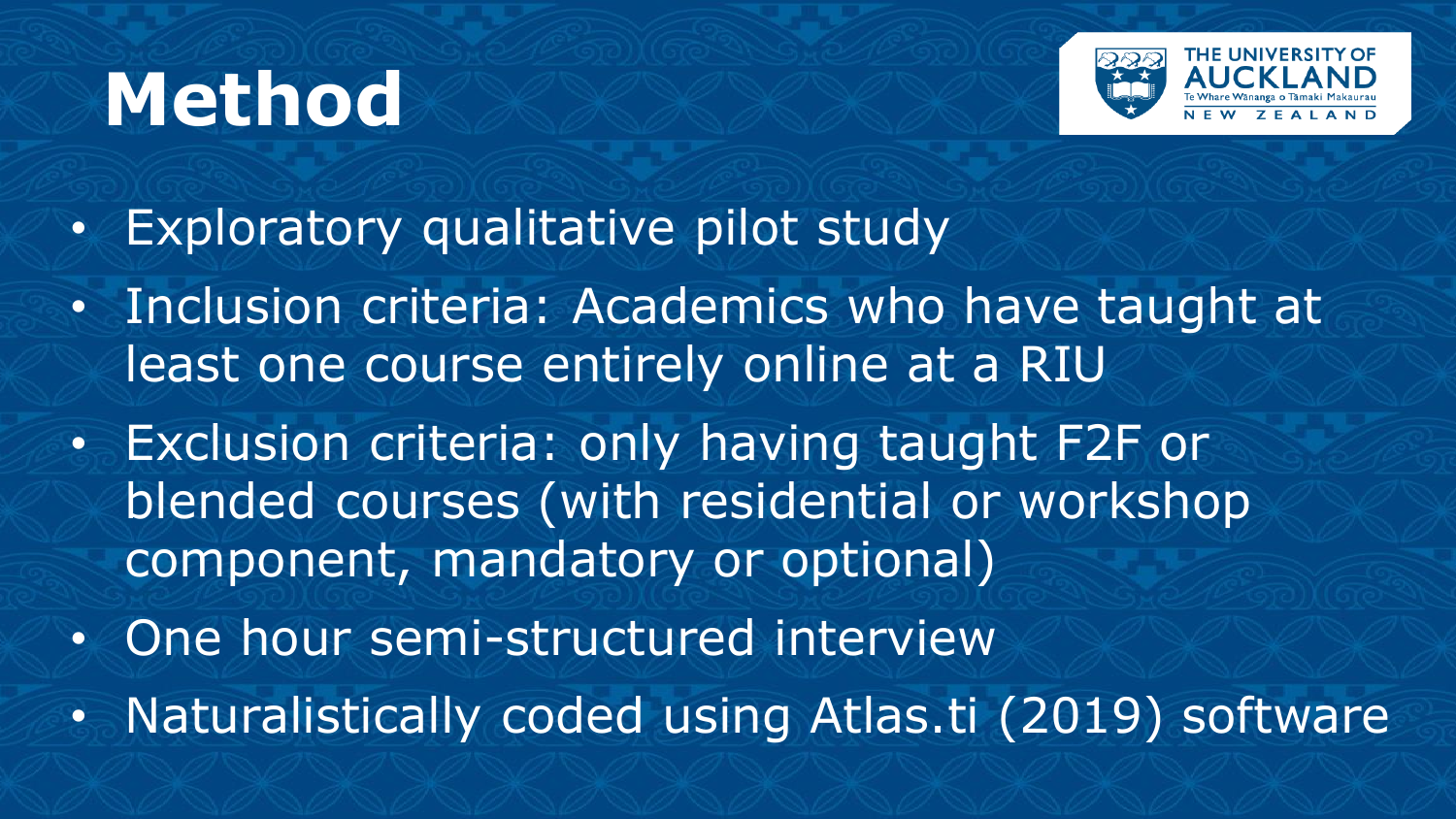## **Research questions**



#### What are the experiences of affiliated staff with online postgraduate university teaching?

To what extent are their online teaching experiences qualitatively different to face-to-face teaching?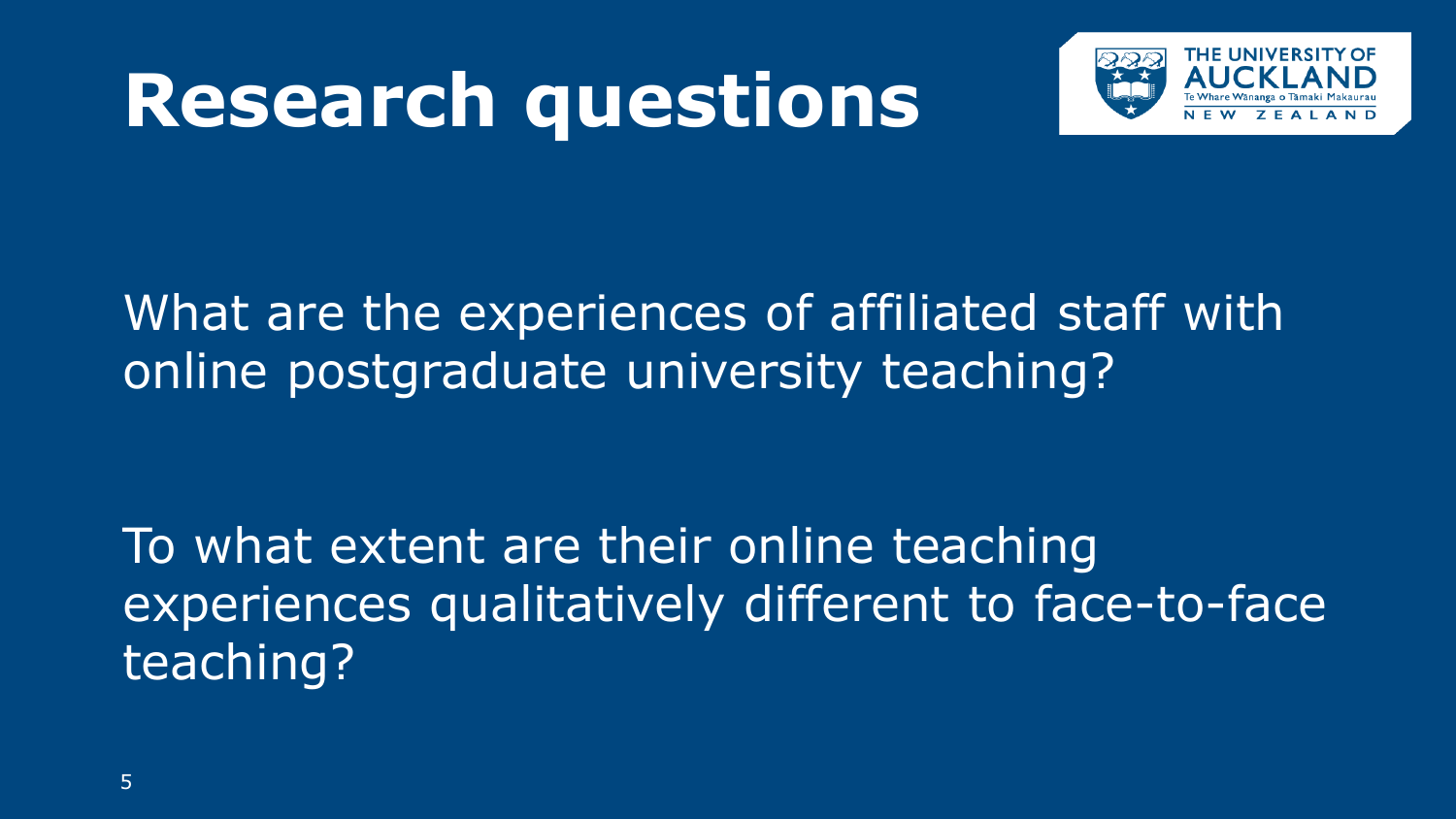## **Participants (n=5)**



- All had five or more years of university teaching
- Roles:
	- Lecturer/Assistant Professor
	- Associate Professor/Senior Lecturer
	- Academic Head/Director
	- Professor
- Three men, two women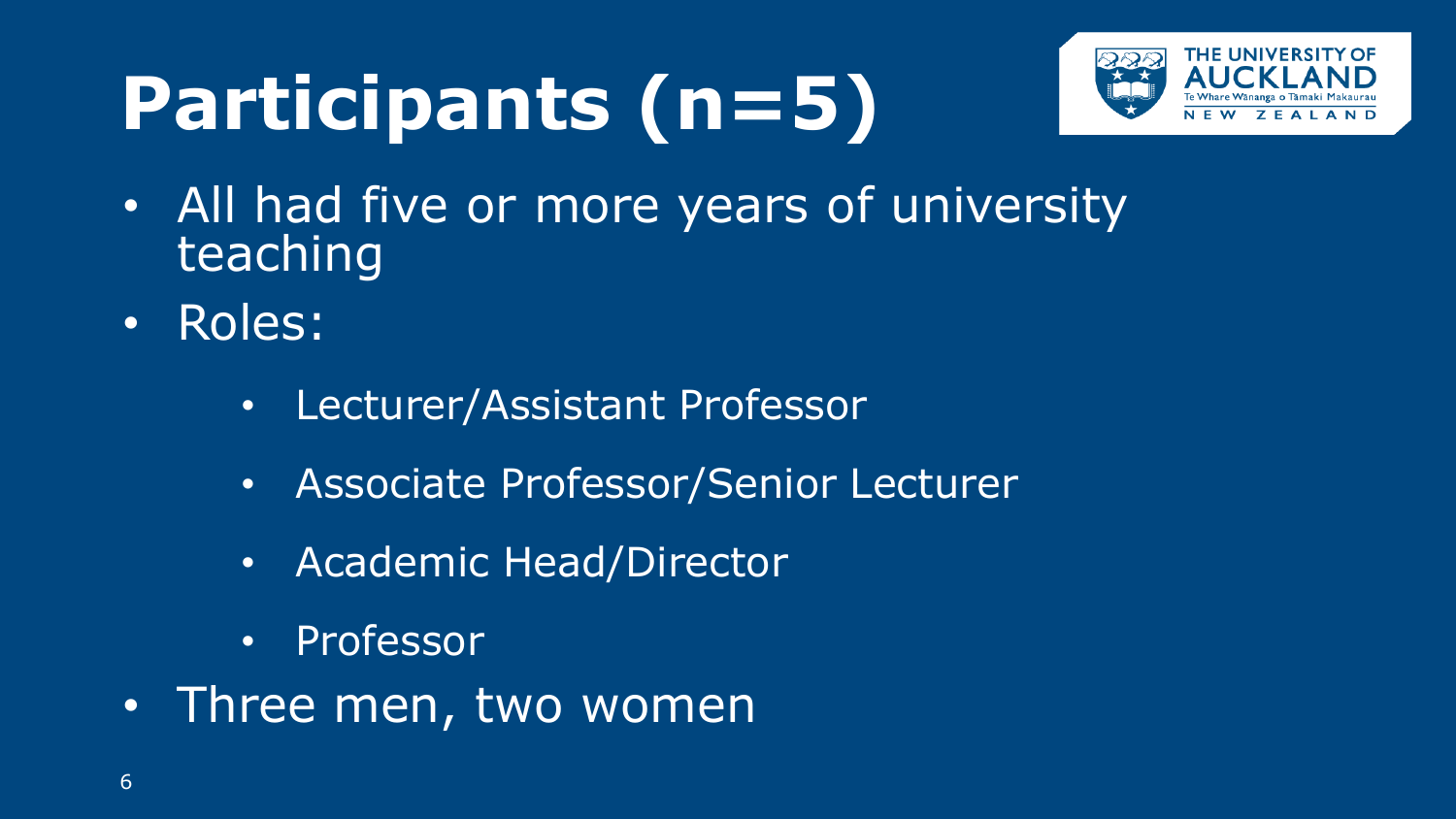## **The Archetypes**



- Evangelist: views online learning as the future of best teaching practice, citing both innovation and access as main drivers
- Pragmatist: sees access opportunities from online learning as important, but finds some trade-offs in terms of teaching presence troubling
- Sceptic: sees online learning only appropriate for a small segment of university students for whom physical attendance is an impossibility: otherwise teaching should be delivered face-to-face.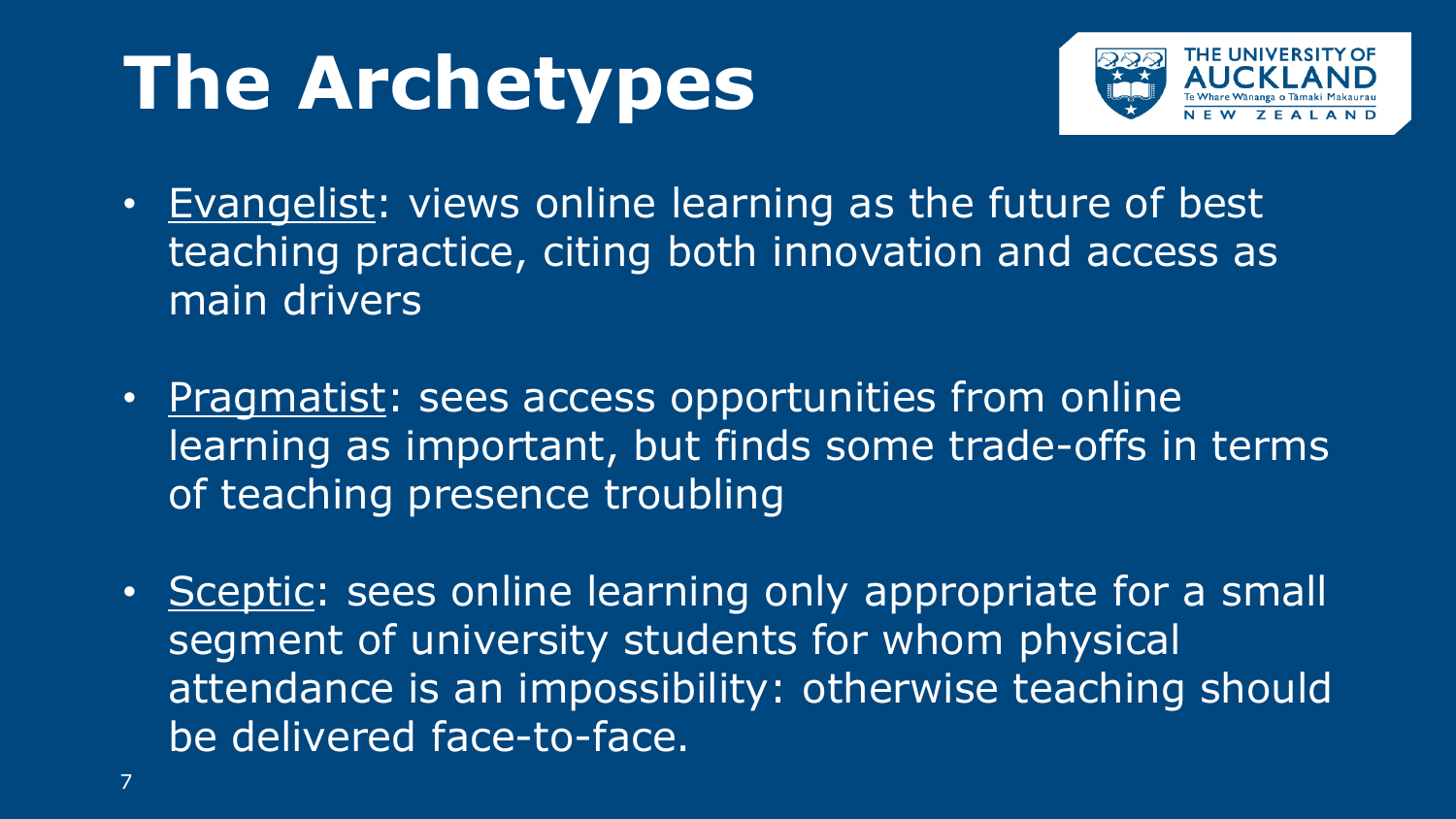#### **Evangelist**



I was responsible to create a course on research methodology which I think was very interesting to do it on the web. And in my mind, I think there is a lot of qualities in web-based curriculum or process which I think makes it better than face-to-face teachings.

The good things with it is that people have to write and when they write – and I have written about this – I think if you think about sort of understanding something, it is a question of interpretation of something and it is a dialectic between if you have a lecture and someone says something and someone interpreted it through their own pre-understanding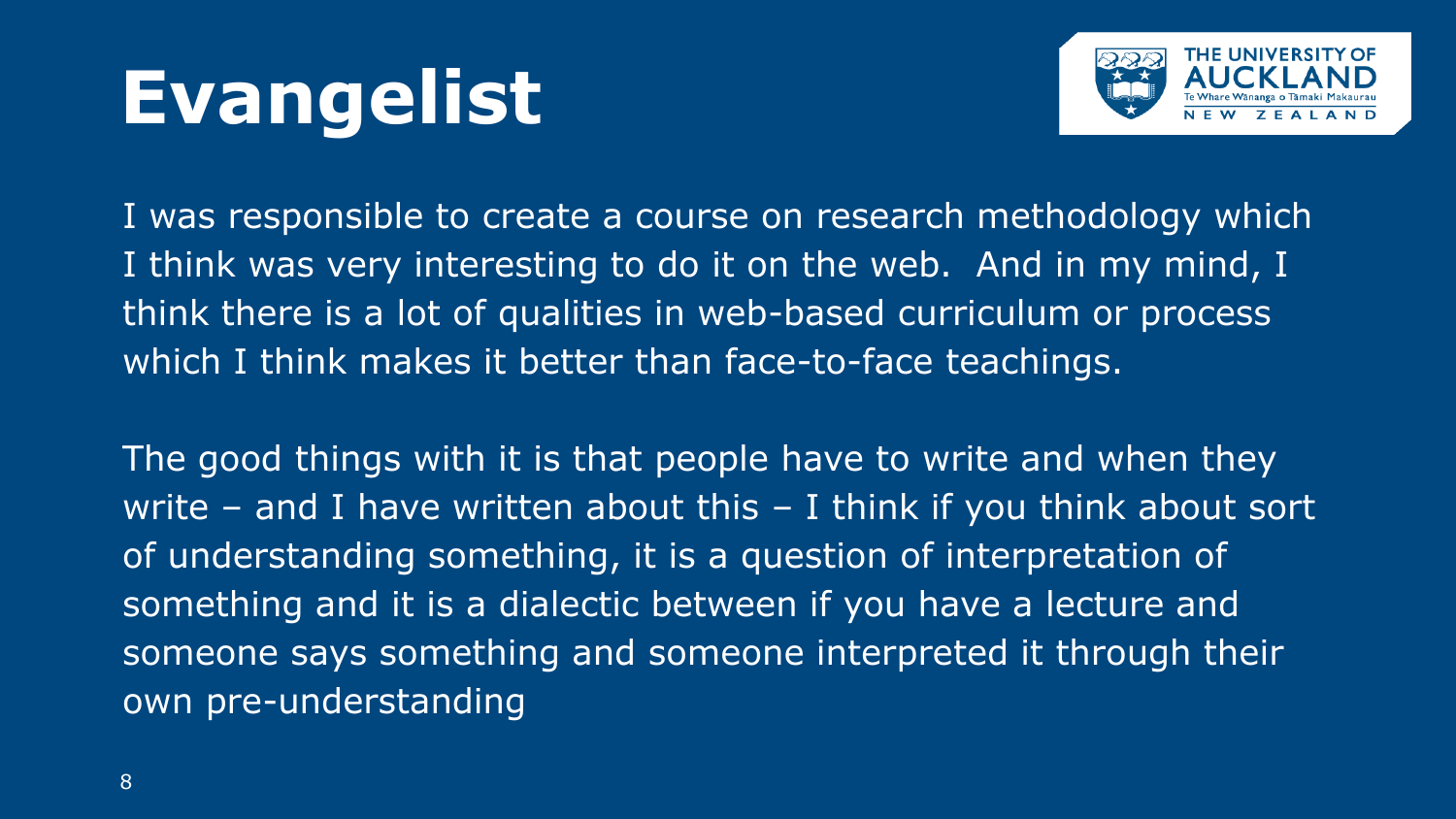## **Pragmatist**



It is different I guess … if we have a tech space in [our programme] and if you have a telephone meeting or a video meeting I guess it would be different, but I haven't worked with that at all.

And in the tech space I would say…you can correct yourself or you can discover something, you don't rush into it.

And then I would also say don't post things too quickly, but to maybe write them somewhere else and then think a little about them and then you can post them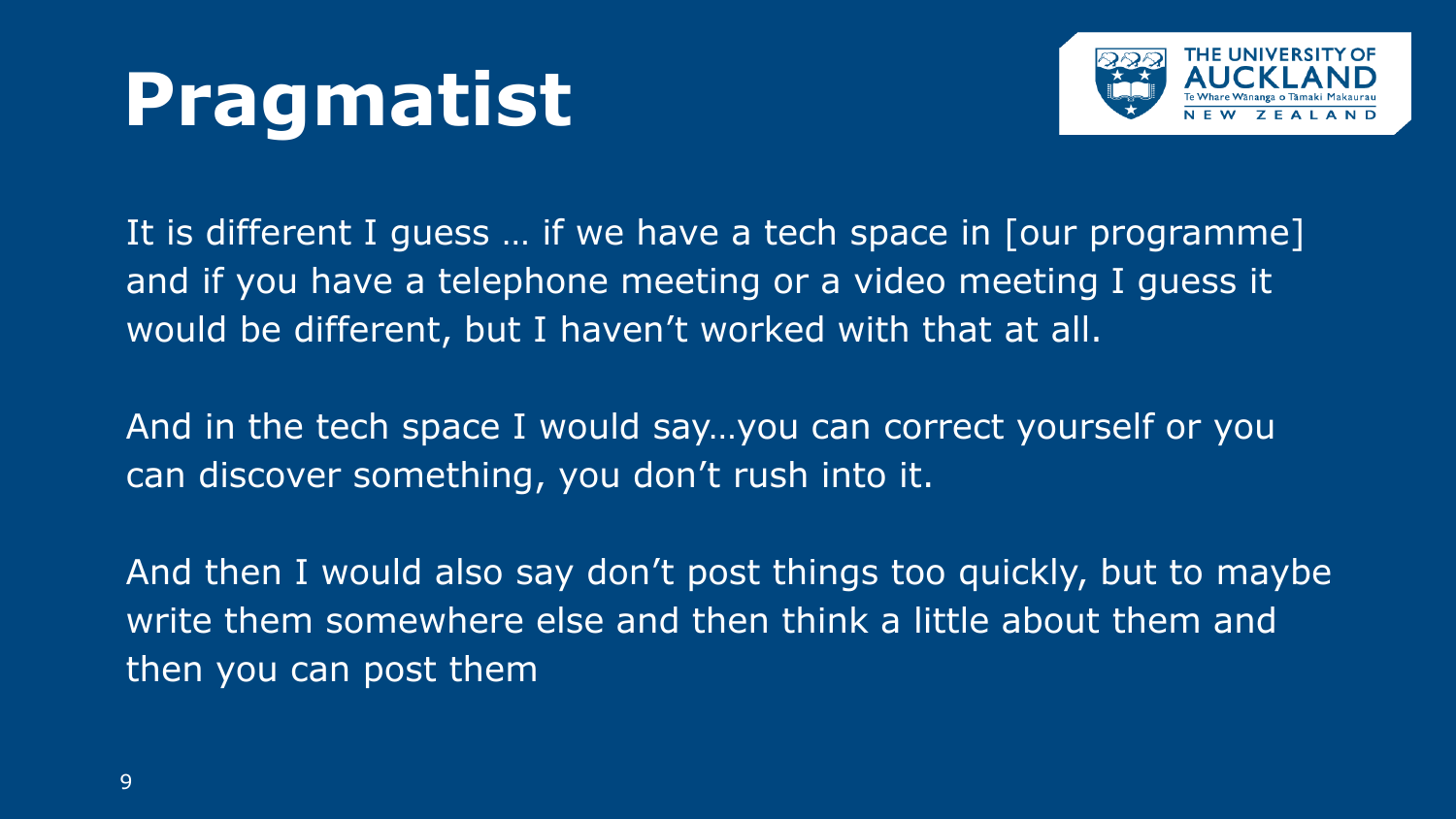



But despite my scepticism, of course I think  $-$  let's say about this Masters programme.

We couldn't have this programme unless it was online and by having it online we can get something we couldn't get otherwise.

We couldn't have the interaction between students from all over the world which is something valuable in itself for the students because you have to communicate in a second language for many of them, but with people from different locations.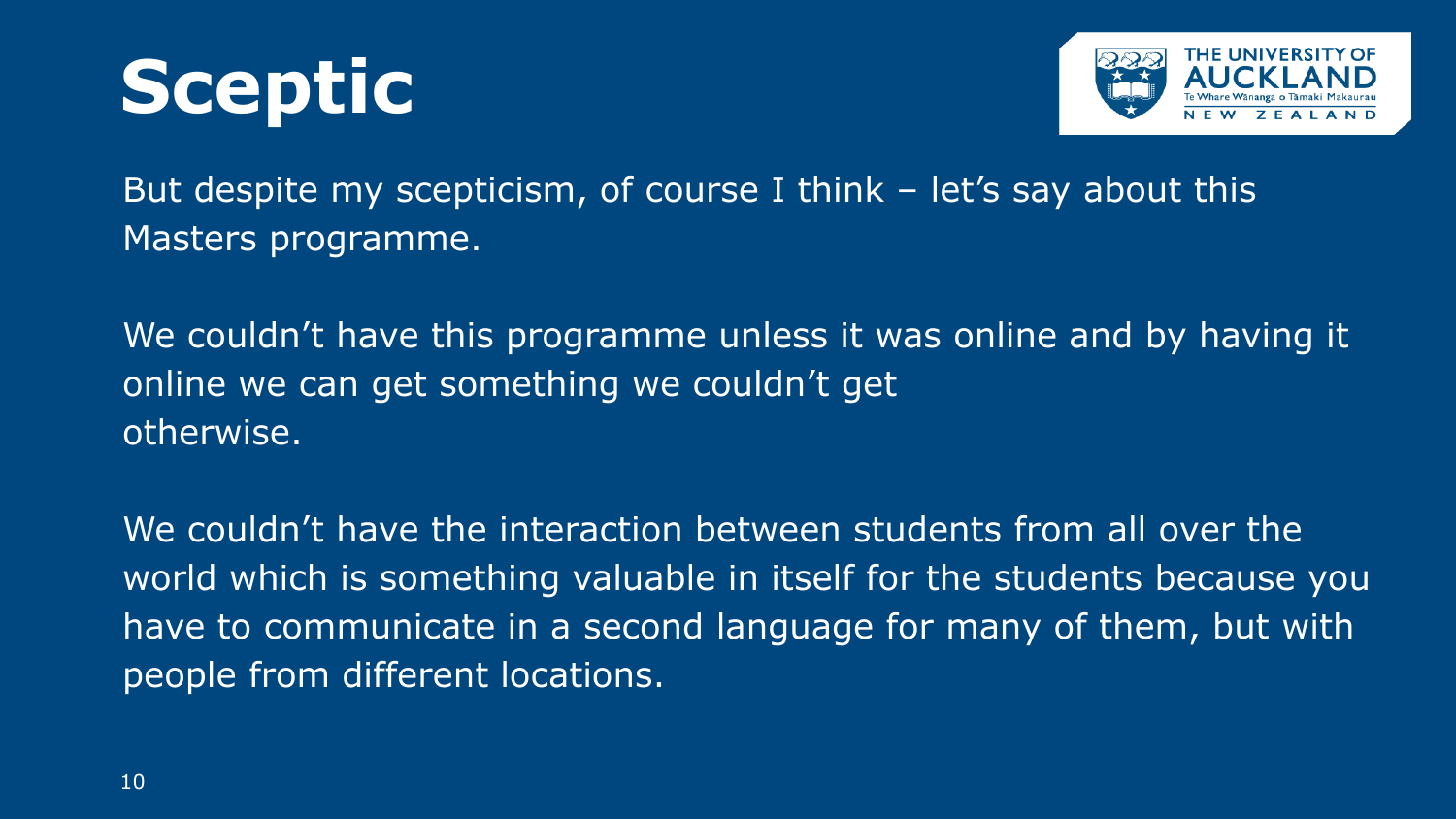## **Implications**



- All academic staff who are keen to teach well regardless of archetype
- All participants described teaching practice that makes a distinct and important contribution to their university's programmes
- Archetypes do not seem to impact commitment to teaching well online: commitment to quality is overriding principle